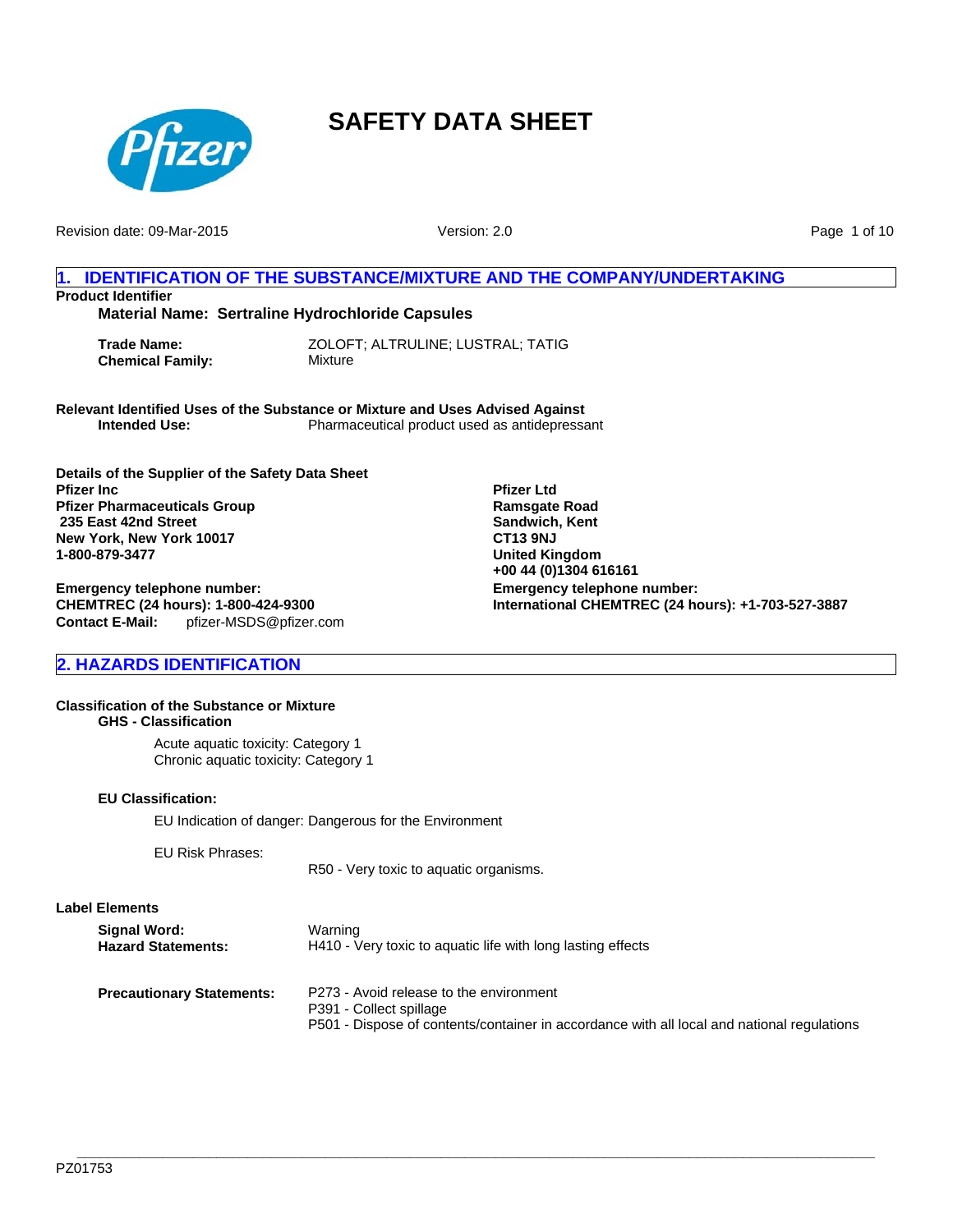**\_\_\_\_\_\_\_\_\_\_\_\_\_\_\_\_\_\_\_\_\_\_\_\_\_\_\_\_\_\_\_\_\_\_\_\_\_\_\_\_\_\_\_\_\_\_\_\_\_\_\_\_\_\_\_\_\_\_\_\_\_\_\_\_\_\_\_\_\_\_\_\_\_\_\_\_\_\_\_\_\_\_\_\_\_\_\_\_\_\_\_\_\_\_\_\_\_\_\_\_\_\_\_**

#### **Revision date: 09-Mar-2015 Material Name: Sertraline Hydrochloride Capsules**

**Version: 2.0 Page 2 of 10**



**Other Hazards** No data available **Australian Hazard Classification (NOHSC):**

Hazardous Substance. Dangerous Goods.

**Note:** This document has been prepared in accordance with standards for workplace safety, which requires the inclusion of all known hazards of the product or its ingredients regardless of the potential risk. The precautionary statements and warning included may not apply in all cases. Your needs may vary depending upon the potential for exposure in your workplace.

# **3. COMPOSITION / INFORMATION ON INGREDIENTS**

#### **Hazardous**

| Ingredient               | <b>CAS Number</b> | EU<br><b>EINECS/ELINCS</b> | <b>EU Classification</b> | <b>GHS</b><br><b>Classification</b>                                                                 | $\%$      |
|--------------------------|-------------------|----------------------------|--------------------------|-----------------------------------------------------------------------------------------------------|-----------|
|                          |                   | List                       |                          |                                                                                                     |           |
| Sertraline hydrochloride | 79559-97-0        | Not Listed                 | N:R50<br>Xn:R22          | Acute Tox.4 (H302)<br> STOT RE.2 (H373)<br>Aquatic Acute 1<br>(H400)<br>Aquatic Chronic 1<br>(H410) | $10 - 19$ |
| Sodium lauryl sulfate    | $151 - 21 - 3$    | 205-788-1                  | Not Listed               | Not Listed                                                                                          | $\star$   |
| Maize starch             | 9005-25-8         | 232-679-6                  | Not Listed               | Not Listed                                                                                          | $\star$   |
| Magnesium stearate       | 557-04-0          | 209-150-3                  | Not Listed               | Not Listed                                                                                          |           |

| Ingredient            | <b>CAS Number</b> | EU<br><b>EINECS/ELINCS</b> | <b>EU Classification</b> | <b>GHS</b><br><b>Classification</b> | % |
|-----------------------|-------------------|----------------------------|--------------------------|-------------------------------------|---|
|                       |                   | ∟ist                       |                          |                                     |   |
| Hard gelatin capsules | <b>MIXTURE</b>    | Not Listed                 | Not Listed               | Not Listed                          |   |
| Lactose NF, anhydrous | 63-42-3           | 200-559-2                  | Not Listed               | Not Listed                          |   |

#### **Additional Information:** \* Proprietary

Ingredient(s) indicated as hazardous have been assessed under standards for workplace safety.

In accordance with 29 CFR 1910.1200, the exact percentage composition of this mixture has been withheld as a trade secret.

#### **For the full text of the R phrases and CLP/GHS abbreviations mentioned in this Section, see Section 16**

### **4. FIRST AID MEASURES**

| <b>Description of First Aid Measures</b> | Flush with water while holding eyelids open for at least 15 minutes. Seek medical attention                |
|------------------------------------------|------------------------------------------------------------------------------------------------------------|
| <b>Eye Contact:</b>                      | immediately.                                                                                               |
| <b>Skin Contact:</b>                     | Remove contaminated clothing. Flush area with large amounts of water. Use soap. Seek<br>medical attention. |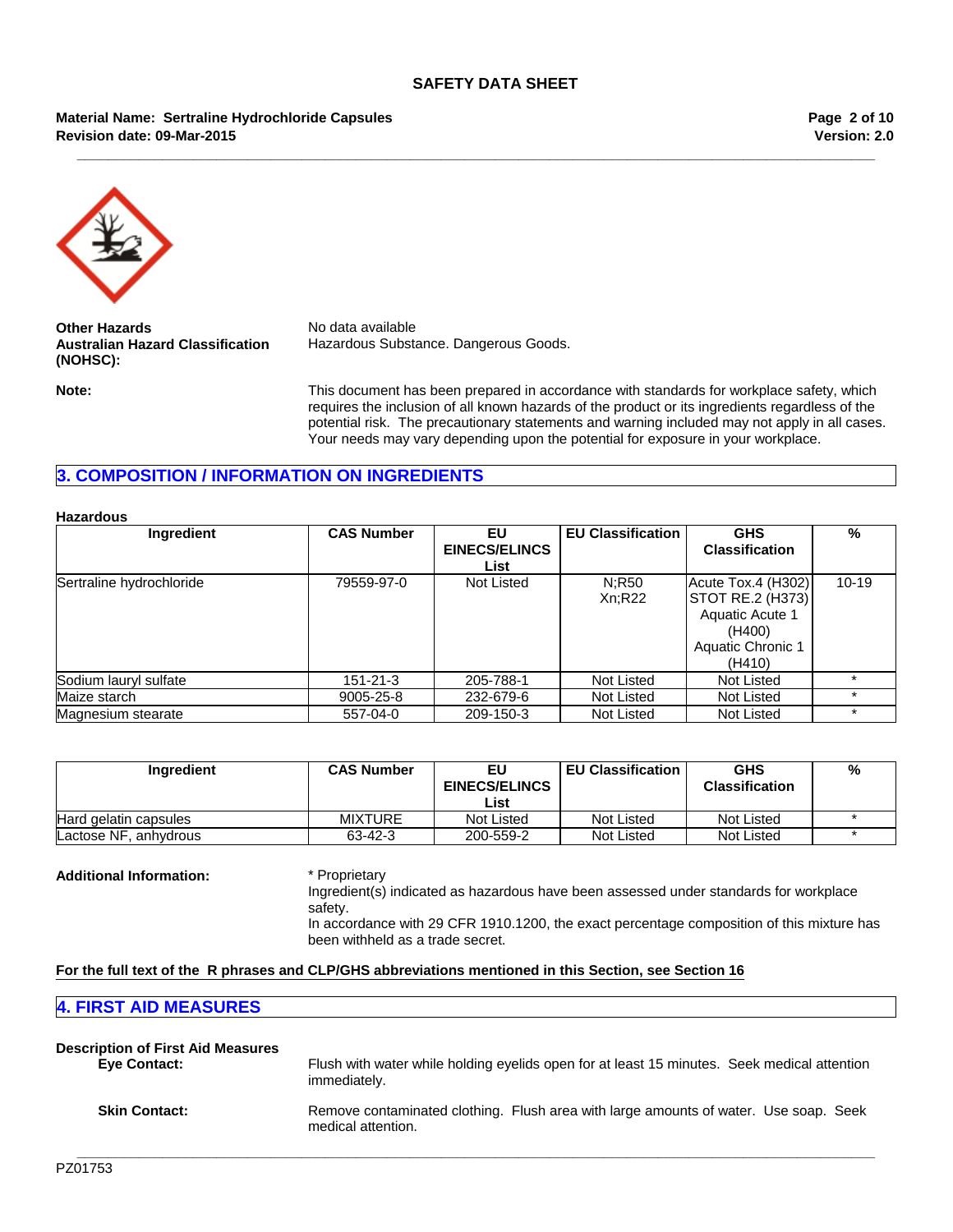**\_\_\_\_\_\_\_\_\_\_\_\_\_\_\_\_\_\_\_\_\_\_\_\_\_\_\_\_\_\_\_\_\_\_\_\_\_\_\_\_\_\_\_\_\_\_\_\_\_\_\_\_\_\_\_\_\_\_\_\_\_\_\_\_\_\_\_\_\_\_\_\_\_\_\_\_\_\_\_\_\_\_\_\_\_\_\_\_\_\_\_\_\_\_\_\_\_\_\_\_\_\_\_**

#### **Revision date: 09-Mar-2015 Material Name: Sertraline Hydrochloride Capsules**

| Ingestion:                                                                                                                                                                       | Never give anything by mouth to an unconscious person. Wash out mouth with water. Do not<br>induce vomiting unless directed by medical personnel. Seek medical attention immediately.           |
|----------------------------------------------------------------------------------------------------------------------------------------------------------------------------------|-------------------------------------------------------------------------------------------------------------------------------------------------------------------------------------------------|
| Inhalation:                                                                                                                                                                      | Remove to fresh air and keep patient at rest. Seek medical attention immediately.                                                                                                               |
| Most Important Symptoms and Effects, Both Acute and Delayed<br><b>Symptoms and Effects of</b><br><b>Exposure:</b><br><b>Medical Conditions</b><br><b>Aggravated by Exposure:</b> | For information on potential signs and symptoms of exposure, See Section 2 - Hazards<br>Identification and/or Section 11 - Toxicological Information.<br>None known                             |
| <b>Notes to Physician:</b>                                                                                                                                                       | Indication of the Immediate Medical Attention and Special Treatment Needed<br>None                                                                                                              |
| <b>5. FIRE FIGHTING MEASURES</b>                                                                                                                                                 |                                                                                                                                                                                                 |
| <b>Extinguishing Media:</b>                                                                                                                                                      | Use carbon dioxide, dry chemical, or water spray.                                                                                                                                               |
| Special Hazards Arising from the Substance or Mixture<br><b>Hazardous Combustion</b><br><b>Products:</b>                                                                         | May emit toxic fumes of carbon monoxide, carbon dioxide, nitrogen oxides, hydrogen chloride<br>and other chlorine-containing compounds.                                                         |
| Fire / Explosion Hazards:                                                                                                                                                        | Not determined                                                                                                                                                                                  |
| <b>Advice for Fire-Fighters</b>                                                                                                                                                  | During all fire fighting activities, wear appropriate protective equipment, including self-contained breathing apparatus.                                                                       |
| <b>6. ACCIDENTAL RELEASE MEASURES</b>                                                                                                                                            |                                                                                                                                                                                                 |
|                                                                                                                                                                                  | Personal Precautions, Protective Equipment and Emergency Procedures<br>Personnel involved in clean-up should wear appropriate personal protective equipment (see Section 8). Minimize exposure. |
| <b>Environmental Precautions</b>                                                                                                                                                 | Place waste in an appropriately labeled, sealed container for disposal. Care should be taken to avoid environmental release.                                                                    |

#### **Methods and Material for Containment and Cleaning Up**

| <b>Measures for Cleaning /</b><br><b>Collecting:</b> | Contain the source of spill if it is safe to do so. Collect spilled material by a method that<br>controls dust generation. A damp cloth or a filtered vacuum should be used to clean spills of<br>dry solids. Clean spill area thoroughly. |
|------------------------------------------------------|--------------------------------------------------------------------------------------------------------------------------------------------------------------------------------------------------------------------------------------------|
| <b>Additional Consideration for</b>                  | Non-essential personnel should be evacuated from affected area. Report emergency                                                                                                                                                           |
| Large Spills:                                        | situations immediately. Clean up operations should only be undertaken by trained personnel.                                                                                                                                                |

### **7. HANDLING AND STORAGE**

#### **Precautions for Safe Handling**

Minimize dust generation and accumulation. If tablets or capsules are crushed and/or broken, avoid breathing dust and avoid contact with eyes, skin, and clothing. When handling, use appropriate personal protective equipment (see Section 8). Wash hands and any exposed skin after removal of PPE. Refer to Section 12 - Ecological Information, for information on potential effects on the environment. Releases to the environment should be avoided. Review and implement appropriate technical and procedural waste water and waste disposal measures to prevent occupational exposure or environmental releases. Potential points of process emissions of this material to the atmosphere should be controlled with dust collectors, HEPA filtration systems or other equivalent controls.

**\_\_\_\_\_\_\_\_\_\_\_\_\_\_\_\_\_\_\_\_\_\_\_\_\_\_\_\_\_\_\_\_\_\_\_\_\_\_\_\_\_\_\_\_\_\_\_\_\_\_\_\_\_\_\_\_\_\_\_\_\_\_\_\_\_\_\_\_\_\_\_\_\_\_\_\_\_\_\_\_\_\_\_\_\_\_\_\_\_\_\_\_\_\_\_\_\_\_\_\_\_\_\_**

#### **Conditions for Safe Storage, Including any Incompatibilities**

| <b>Storage Conditions:</b> | Store as directed by product packaging. |
|----------------------------|-----------------------------------------|
| Specific end use(s):       | Pharmaceutical drug product             |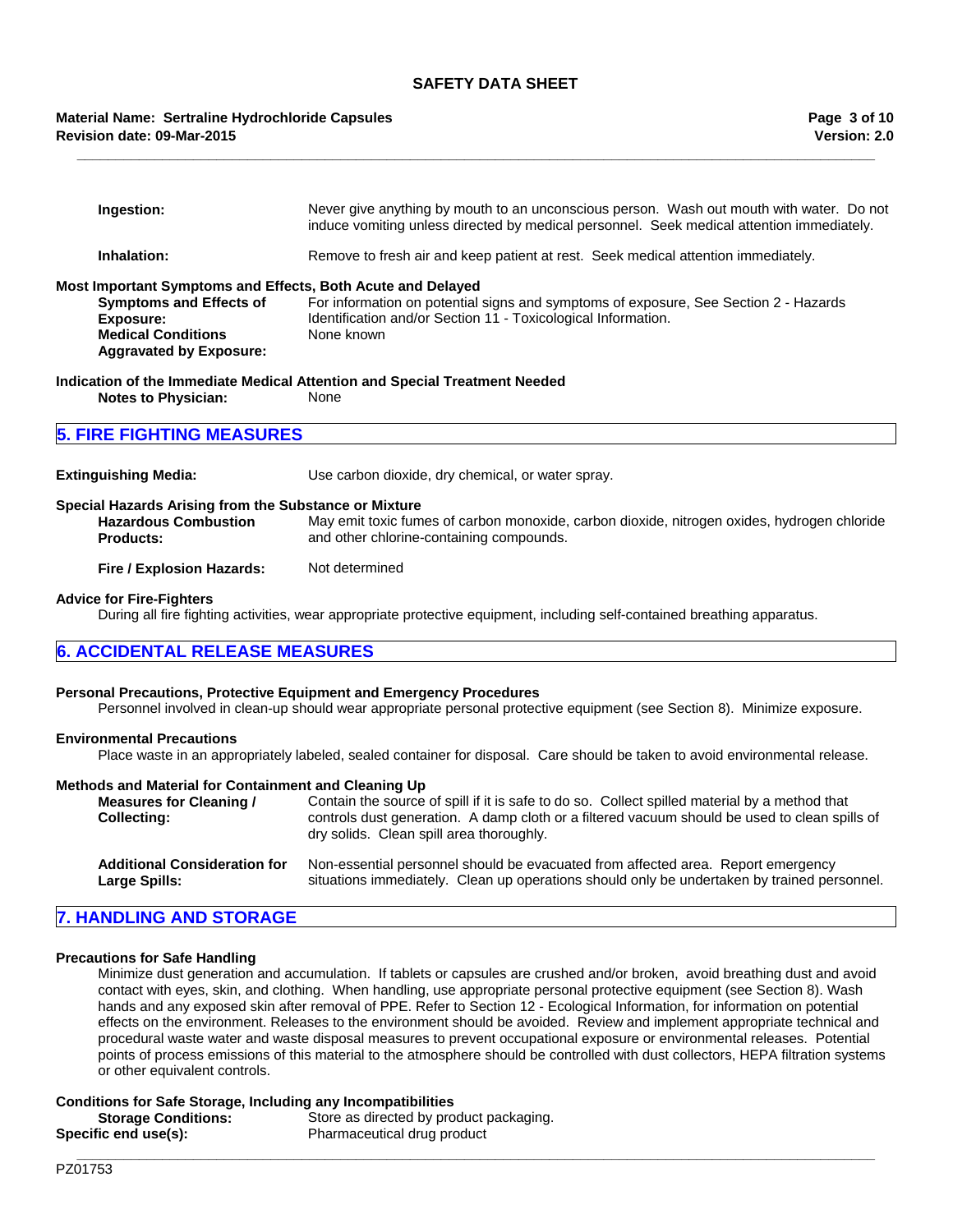**Revision date: 09-Mar-2015 Material Name: Sertraline Hydrochloride Capsules**

# **8. EXPOSURE CONTROLS / PERSONAL PROTECTION**

#### **Control Parameters Refer to available public information for specific member state Occupational Exposure Limits.**

**Sertraline hydrochloride**

| Sertraline hydrochloride                        |                                 |                                                                                                                                                                                                                                                                        |
|-------------------------------------------------|---------------------------------|------------------------------------------------------------------------------------------------------------------------------------------------------------------------------------------------------------------------------------------------------------------------|
| <b>Pfizer OEL TWA-8 Hr:</b>                     |                                 | $500 \mu g/m^3$                                                                                                                                                                                                                                                        |
| Sodium lauryl sulfate                           |                                 |                                                                                                                                                                                                                                                                        |
| Pfizer OEL TWA-8 Hr:                            |                                 | $0.3$ mg/m <sup>3</sup>                                                                                                                                                                                                                                                |
| Maize starch                                    |                                 |                                                                                                                                                                                                                                                                        |
| <b>ACGIH Threshold Limit Value (TWA)</b>        |                                 | 10 mg/m $3$                                                                                                                                                                                                                                                            |
| <b>Australia TWA</b>                            |                                 | 10 mg/m $3$                                                                                                                                                                                                                                                            |
| <b>Belgium OEL - TWA</b>                        |                                 | 10 mg/m $3$                                                                                                                                                                                                                                                            |
| <b>Bulgaria OEL - TWA</b>                       |                                 | 10.0 mg/m <sup>3</sup>                                                                                                                                                                                                                                                 |
| <b>Czech Republic OEL - TWA</b>                 |                                 | 4.0 mg/ $m3$                                                                                                                                                                                                                                                           |
| <b>Greece OEL - TWA</b>                         |                                 | 10 mg/m $3$                                                                                                                                                                                                                                                            |
|                                                 |                                 | 5 mg/ $m3$                                                                                                                                                                                                                                                             |
| <b>Ireland OEL - TWAs</b>                       |                                 | 10 mg/m $3$                                                                                                                                                                                                                                                            |
|                                                 |                                 | 4 mg/m <sup>3</sup>                                                                                                                                                                                                                                                    |
| <b>OSHA - Final PELS - TWAs:</b>                |                                 | 15 mg/m $3$                                                                                                                                                                                                                                                            |
| <b>Portugal OEL - TWA</b>                       |                                 | 10 mg/m $3$                                                                                                                                                                                                                                                            |
| Slovakia OEL - TWA                              |                                 | 4 mg/m $3$                                                                                                                                                                                                                                                             |
| Spain OEL - TWA                                 |                                 | 10 mg/m $3$                                                                                                                                                                                                                                                            |
| <b>Switzerland OEL -TWAs</b>                    |                                 | $3$ mg/m <sup>3</sup>                                                                                                                                                                                                                                                  |
| <b>Magnesium stearate</b>                       |                                 |                                                                                                                                                                                                                                                                        |
| <b>ACGIH Threshold Limit Value (TWA)</b>        |                                 | 10 mg/m $3$                                                                                                                                                                                                                                                            |
| Lithuania OEL - TWA                             |                                 | 5 mg/ $m3$                                                                                                                                                                                                                                                             |
| <b>Sweden OEL - TWAs</b>                        |                                 | 5 mg/ $m3$                                                                                                                                                                                                                                                             |
| <b>Exposure Controls</b>                        |                                 |                                                                                                                                                                                                                                                                        |
| <b>Engineering Controls:</b>                    |                                 | Engineering controls should be used as the primary means to control exposures. General<br>room ventilation is adequate unless the process generates dust, mist or fumes. Keep airborne<br>contamination levels below the exposure limits listed above in this section. |
| <b>Personal Protective</b><br><b>Equipment:</b> | protective equipment (PPE).     | Refer to applicable national standards and regulations in the selection and use of personal                                                                                                                                                                            |
| Hands:                                          | processing operations.          | Impervious gloves are recommended if skin contact with drug product is possible and for bulk                                                                                                                                                                           |
| Eyes:                                           |                                 | Wear safety glasses or goggles if eye contact is possible.                                                                                                                                                                                                             |
| Skin:                                           | for bulk processing operations. | Impervious protective clothing is recommended if skin contact with drug product is possible and                                                                                                                                                                        |
| <b>Respiratory protection:</b>                  |                                 | If the applicable Occupational Exposure Limit (OEL) is exceeded, wear an appropriate                                                                                                                                                                                   |

# respirator with a protection factor sufficient to control exposures to below the OEL.

# **9. PHYSICAL AND CHEMICAL PROPERTIES**

| <b>Physical State:</b>     | Capsule            |
|----------------------------|--------------------|
| Odor:                      | No data available. |
| <b>Molecular Formula:</b>  | Mixture            |
| <b>Solvent Solubility:</b> | No data available  |

**Color:** Dark green **Odor Threshold:** No data available. **Molecular Weight:** Mixture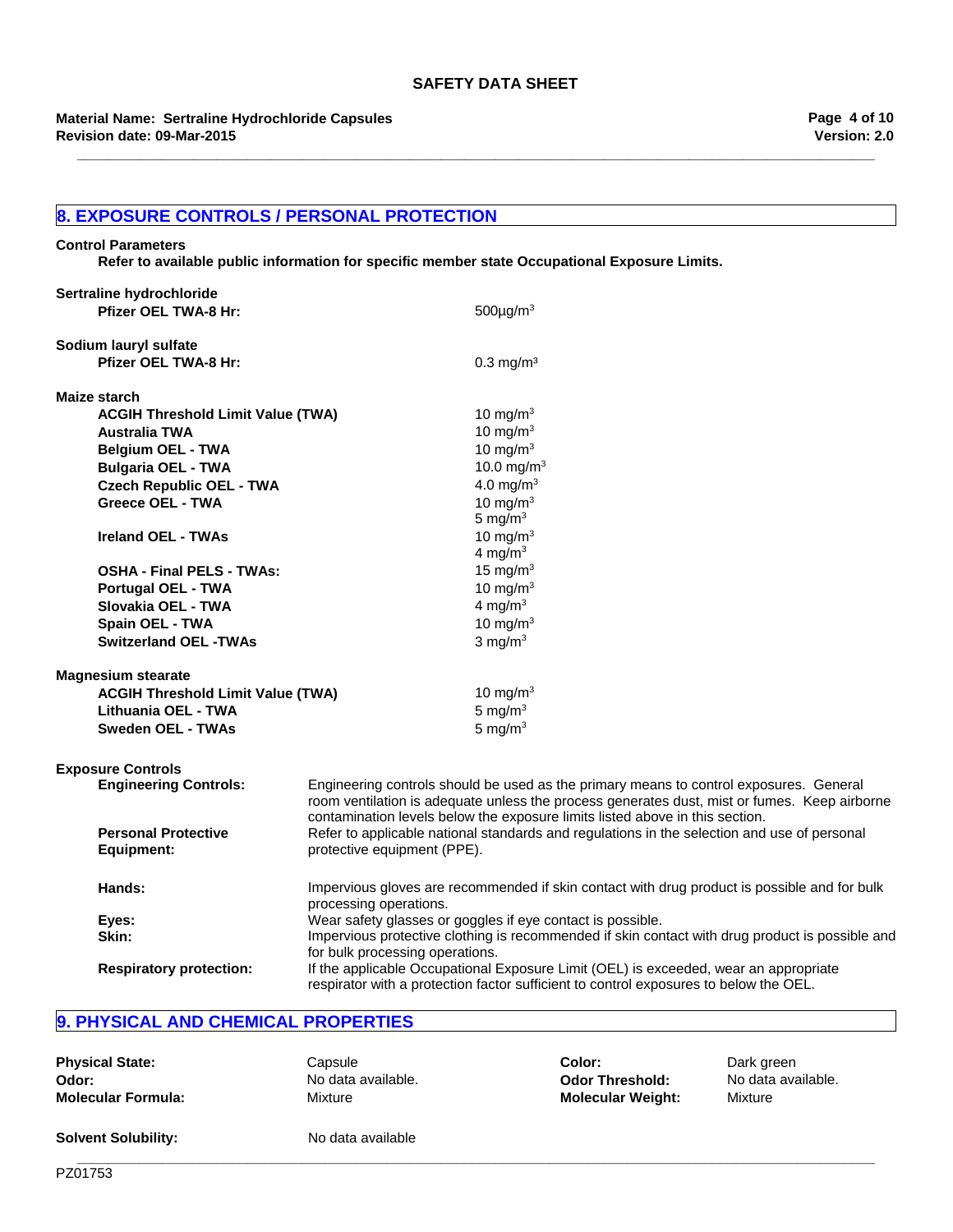**Revision date: 09-Mar-2015 Material Name: Sertraline Hydrochloride Capsules**

| 9. PHYSICAL AND CHEMICAL PROPERTIES                  |                             |                   |
|------------------------------------------------------|-----------------------------|-------------------|
| <b>Water Solubility:</b>                             | No data available           |                   |
| pH:                                                  | No data available.          |                   |
| Melting/Freezing Point (°C):                         | No data available           |                   |
| Boiling Point (°C):                                  | No data available.          |                   |
| Partition Coefficient: (Method, pH, Endpoint, Value) |                             |                   |
| <b>Magnesium stearate</b>                            |                             |                   |
| No data available                                    |                             |                   |
| Sertraline hydrochloride                             |                             |                   |
| Predicted 7.0<br>Log D<br>2.39                       |                             |                   |
| Lactose NF, anhydrous                                |                             |                   |
| No data available                                    |                             |                   |
| Hard gelatin capsules                                |                             |                   |
| No data available                                    |                             |                   |
| Sodium lauryl sulfate                                |                             |                   |
| No data available                                    |                             |                   |
| Maize starch                                         |                             |                   |
| No data available                                    |                             |                   |
| Decomposition Temperature (°C):                      | No data available.          |                   |
|                                                      |                             |                   |
| <b>Evaporation Rate (Gram/s):</b>                    | No data available           |                   |
| Vapor Pressure (kPa):                                | No data available           |                   |
| Vapor Density (g/ml):                                | No data available           |                   |
| <b>Relative Density:</b>                             | No data available           |                   |
| <b>Viscosity:</b>                                    | No data available           |                   |
| <b>Flammablity:</b>                                  |                             |                   |
| Autoignition Temperature (Solid) (°C):               |                             | No data available |
| <b>Flammability (Solids):</b>                        |                             | No data available |
| Flash Point (Liquid) (°C):                           |                             | No data available |
| Upper Explosive Limits (Liquid) (% by Vol.):         |                             | No data available |
| Lower Explosive Limits (Liquid) (% by Vol.):         |                             | No data available |
| Polymerization:                                      |                             | Will not occur    |
|                                                      |                             |                   |
| <b>Partition Coefficient</b>                         | 2.9 (pH 7) (Sertraline HCI) |                   |
| (n-octanol/water - Log P):                           |                             |                   |
|                                                      |                             |                   |

# **10. STABILITY AND REACTIVITY**

| <b>Reactivity:</b><br><b>Chemical Stability:</b> | No data available<br>Stable under normal conditions of use.        |
|--------------------------------------------------|--------------------------------------------------------------------|
| <b>Possibility of Hazardous Reactions</b>        |                                                                    |
| <b>Oxidizing Properties:</b>                     | No data available                                                  |
| <b>Conditions to Avoid:</b>                      | Fine particles (such as dust and mists) may fuel fires/explosions. |
| Incompatible Materials:                          | As a precautionary measure, keep away from strong oxidizers        |
| <b>Hazardous Decomposition</b>                   | No data available                                                  |
| <b>Products:</b>                                 |                                                                    |

# **11. TOXICOLOGICAL INFORMATION**

| <b>Information on Toxicological Effects</b> |                                                                                                            |
|---------------------------------------------|------------------------------------------------------------------------------------------------------------|
| <b>General Information:</b>                 | The information included in this section describes the potential hazards of the individual<br>inaredients. |
| <b>Short Term:</b>                          | May be harmful if swallowed. (based on components).                                                        |
| Long Term:                                  | Repeat-dose studies in animals have shown a potential to cause adverse effects on liver.                   |

**\_\_\_\_\_\_\_\_\_\_\_\_\_\_\_\_\_\_\_\_\_\_\_\_\_\_\_\_\_\_\_\_\_\_\_\_\_\_\_\_\_\_\_\_\_\_\_\_\_\_\_\_\_\_\_\_\_\_\_\_\_\_\_\_\_\_\_\_\_\_\_\_\_\_\_\_\_\_\_\_\_\_\_\_\_\_\_\_\_\_\_\_\_\_\_\_\_\_\_\_\_\_\_** PZ01753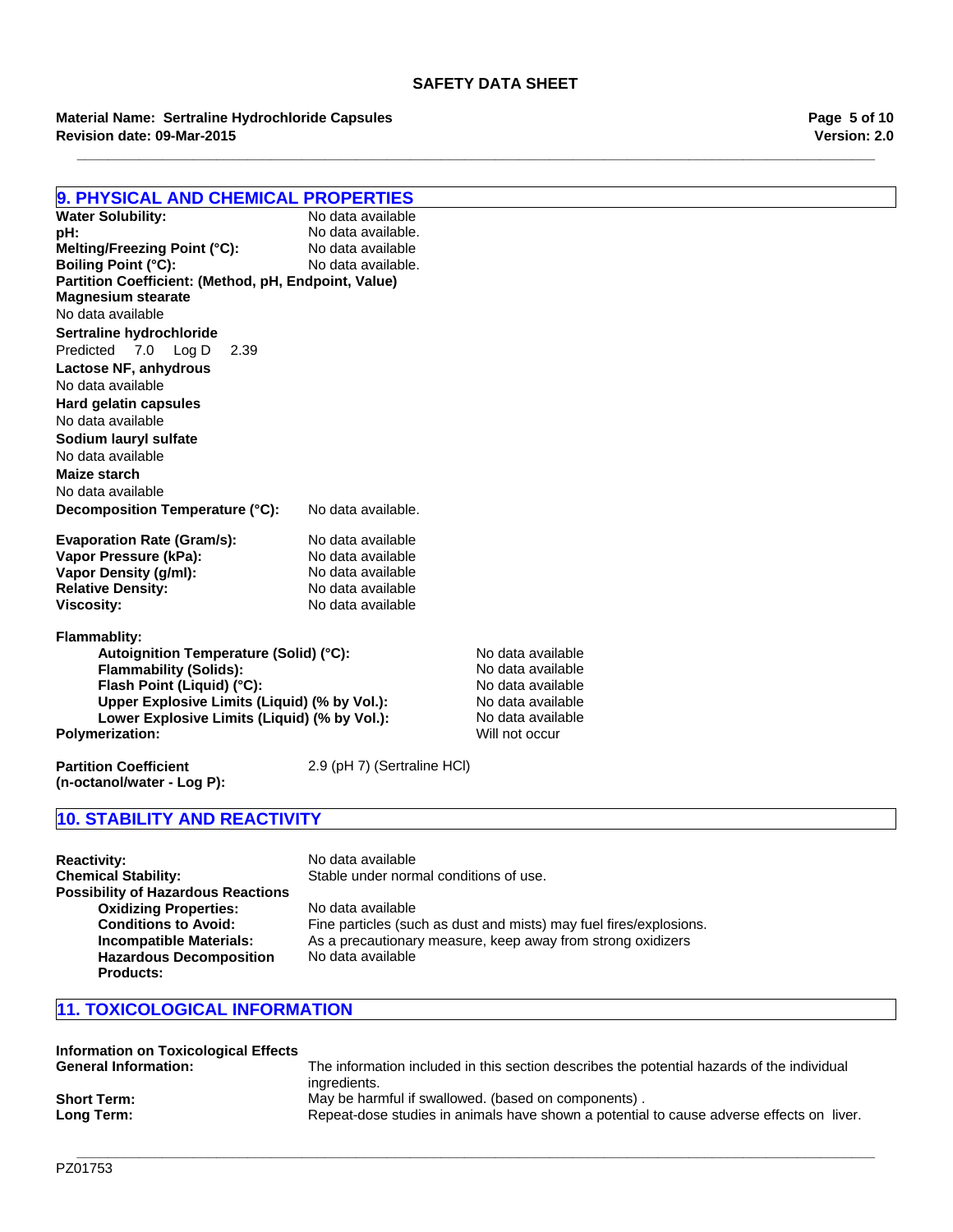#### **Revision date: 09-Mar-2015 Material Name: Sertraline Hydrochloride Capsules**

**Version: 2.0 Page 6 of 10**

### **11. TOXICOLOGICAL INFORMATION**

**Known Clinical Effects:** Ingestion of this material may cause effects similar to those seen in clinical use including suicidal behavior nausea, diarrhea, insomnia, and headache. Signs and symptoms associated with non-fatal overdosage were drowsiness, vomiting, rapid heart rate, nausea, dizziness, agitation, and tremor.

#### **Acute Toxicity: (Species, Route, End Point, Dose)**

#### **Magnesium stearate**

Rat InhalationLC50 >2000 mg/m3 Rat Oral LD50 >2000mg/kg

#### **Sertraline hydrochloride**

MouseOral LD50 419 - 548mg/kg RatOral LD50 1327 - 1591mg/kg

#### **Sodium lauryl sulfate**

Rat Oral LD50 1288mg/kg

**Acute Toxicity Comments:** A greater than symbol (>) indicates that the toxicity endpoint being tested was not achievable at the highest dose used in the test.

#### **Irritation / Sensitization: (Study Type, Species, Severity)**

#### **Sodium lauryl sulfate**

Eye IrritationRabbitModerate Skin IrritationRabbitMild Moderate Skin Sensitization - GPMTGuinea PigNegative Skin Sensitization - LLNAMouseNegative

#### **Repeated Dose Toxicity: (Duration, Species, Route, Dose, End Point, Target Organ)**

#### **Sertraline hydrochloride**

|                     |  | 3 Month(s) Rat Oral 80 mg/kg/day LOAEL | Liver                                     |
|---------------------|--|----------------------------------------|-------------------------------------------|
| 3 Month(s) Dog Oral |  | 80 mg/kg/day LOAEL Liver               |                                           |
| 1 Year(s) Dog Oral  |  |                                        | 30 mg/kg/day LOAEL Central Nervous System |
| 2 Year(s) Rat Oral  |  | 40 mg/kg/day LOAEL Liver               |                                           |

#### **Reproduction & Developmental Toxicity: (Study Type, Species, Route, Dose, End Point, Effect(s))**

#### **Sertraline hydrochloride**

Peri-/Postnatal DevelopmentRatOral20mg/kg/dayLOAELEarly embryonic development, Developmental toxicity Reproductive & FertilityRatOral80mg/kg/dayLOAELFertility Reproductive & FertilityRatOral10mg/kg/dayLOAELDevelopmental toxicity Embryo / Fetal DevelopmentRabbitOral40mg/kg/dayNOAELNot Teratogenic Embryo / Fetal DevelopmentRatOral80mg/kg/dayNOAELNot Teratogenic

**\_\_\_\_\_\_\_\_\_\_\_\_\_\_\_\_\_\_\_\_\_\_\_\_\_\_\_\_\_\_\_\_\_\_\_\_\_\_\_\_\_\_\_\_\_\_\_\_\_\_\_\_\_\_\_\_\_\_\_\_\_\_\_\_\_\_\_\_\_\_\_\_\_\_\_\_\_\_\_\_\_\_\_\_\_\_\_\_\_\_\_\_\_\_\_\_\_\_\_\_\_\_\_**

#### **Genetic Toxicity: (Study Type, Cell Type/Organism, Result)**

#### **Sertraline hydrochloride**

Bacterial Mutagenicity (Ames)*Salmonella* , *E. coli* Negative Mammalian Cell Mutagenicity Mouse LymphomaNegative *In Vitro* Chromosome AberrationHuman LymphocytesNegative Bone Marrow Metaphase AnalysisMouseNegative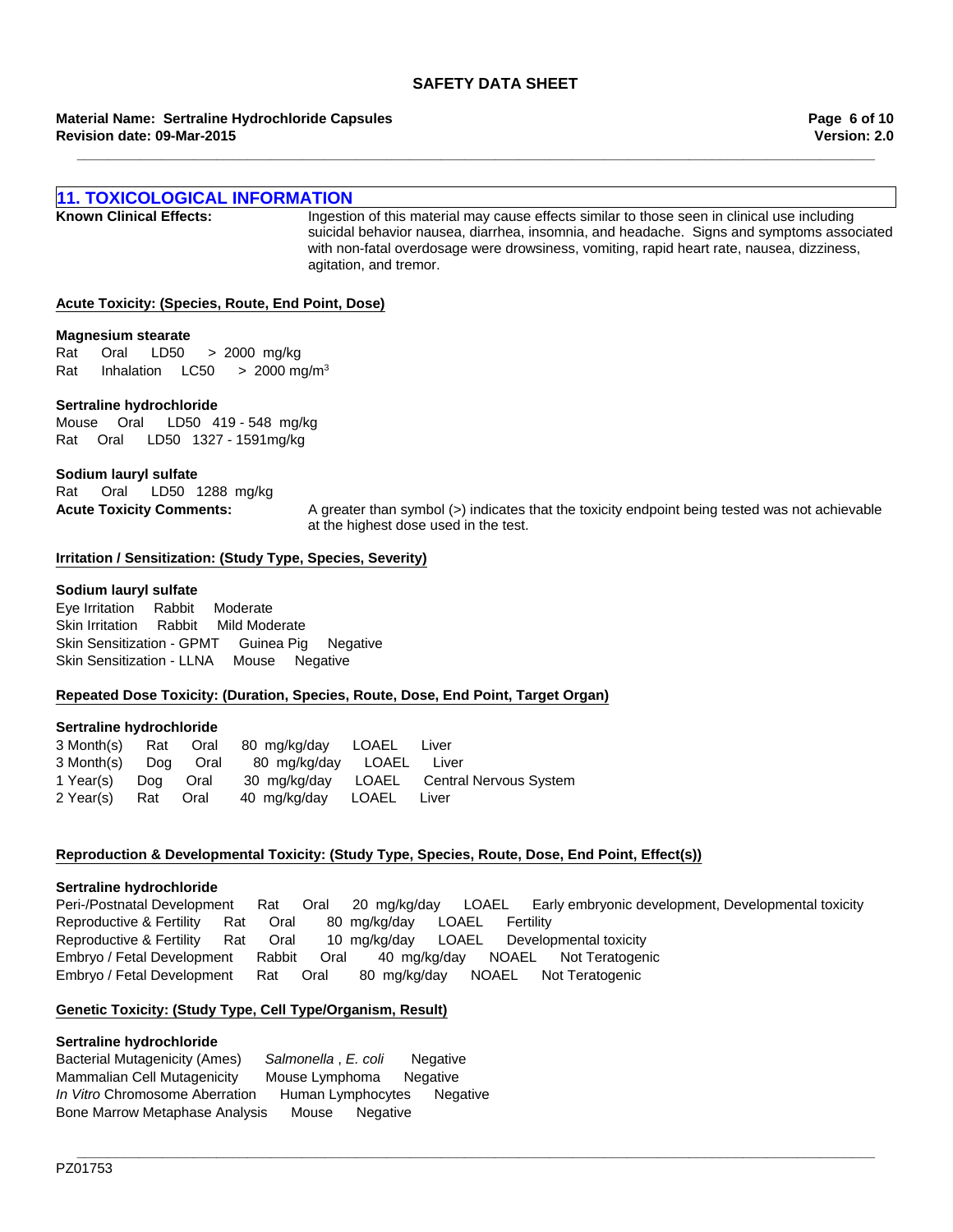**\_\_\_\_\_\_\_\_\_\_\_\_\_\_\_\_\_\_\_\_\_\_\_\_\_\_\_\_\_\_\_\_\_\_\_\_\_\_\_\_\_\_\_\_\_\_\_\_\_\_\_\_\_\_\_\_\_\_\_\_\_\_\_\_\_\_\_\_\_\_\_\_\_\_\_\_\_\_\_\_\_\_\_\_\_\_\_\_\_\_\_\_\_\_\_\_\_\_\_\_\_\_\_**

#### **Revision date: 09-Mar-2015 Material Name: Sertraline Hydrochloride Capsules**

| <b>11. TOXICOLOGICAL INFORMATION</b>                                                                                                                                                           |                                                                                                                                                                                                                                                                                                                                     |
|------------------------------------------------------------------------------------------------------------------------------------------------------------------------------------------------|-------------------------------------------------------------------------------------------------------------------------------------------------------------------------------------------------------------------------------------------------------------------------------------------------------------------------------------|
| In Vitro Cytogenetics<br>Mouse Bone Marrow                                                                                                                                                     | Negative                                                                                                                                                                                                                                                                                                                            |
| Sodium lauryl sulfate                                                                                                                                                                          |                                                                                                                                                                                                                                                                                                                                     |
| <b>Bacterial Mutagenicity (Ames)</b>                                                                                                                                                           | Salmonella<br>Negative                                                                                                                                                                                                                                                                                                              |
|                                                                                                                                                                                                | Carcinogenicity: (Duration, Species, Route, Dose, End Point, Effect(s))                                                                                                                                                                                                                                                             |
| Sertraline hydrochloride<br>Rat Oral<br>2 Year(s)<br>Oral<br>2 Year(s)<br>Mouse                                                                                                                | NOAEL<br>40 mg/kg/day<br>Not carcinogenic<br>40 mg/kg/day LOAEL<br>Benign tumors, Liver, Lungs                                                                                                                                                                                                                                      |
| <b>Carcinogen Status:</b>                                                                                                                                                                      | None of the components of this formulation are listed as a carcinogen by IARC, NTP or OSHA.                                                                                                                                                                                                                                         |
| <b>12. ECOLOGICAL INFORMATION</b>                                                                                                                                                              |                                                                                                                                                                                                                                                                                                                                     |
| <b>Environmental Overview:</b>                                                                                                                                                                 | The environmental characteristics of this mixture have not been fully evaluated. In the<br>environment, the active ingredient in this formulation is expected to remain in water or migrate<br>through the soil to groundwater. Harmful effects to aquatic organisms could occur. Releases<br>to the environment should be avoided. |
| Toxicity:                                                                                                                                                                                      |                                                                                                                                                                                                                                                                                                                                     |
| Aquatic Toxicity: (Species, Method, End Point, Duration, Result)                                                                                                                               |                                                                                                                                                                                                                                                                                                                                     |
| Sertraline hydrochloride<br>Daphnia magna (Water Flea)<br>EC50<br>Pimephales promelas (Fathead Minnow)<br>Pseudokirchneriella subcapitata (Green Alga)<br>Skeletonema costatum (Marine Diatom) | 1.25 Hours<br>2.14 $mq/L$<br>LC50<br>96 Hours<br>TAD<br>0.30 mg/L<br><b>NPDES</b><br><b>EC50</b><br>96 Hours<br>$0.03$ mg/L<br><b>NPDES</b><br><b>EC50</b><br>$0.03$ mg/L<br>96 Hours                                                                                                                                               |

*Pseudokirchneriella subcapitata* (Green Alga)TADNOEC12Days0.033mg/L

**Sodium lauryl sulfate**

*Oncorhynchus mykiss* (Rainbow Trout)LC50 96Hours3.6mg/L

Persistence and Degradability: No data available

**Bio-accumulative Potential: Partition Coefficient: (Method, pH, Endpoint, Value) Sertraline hydrochloride** Predicted7.0Log D2.39

**Mobility in Soil:** No data available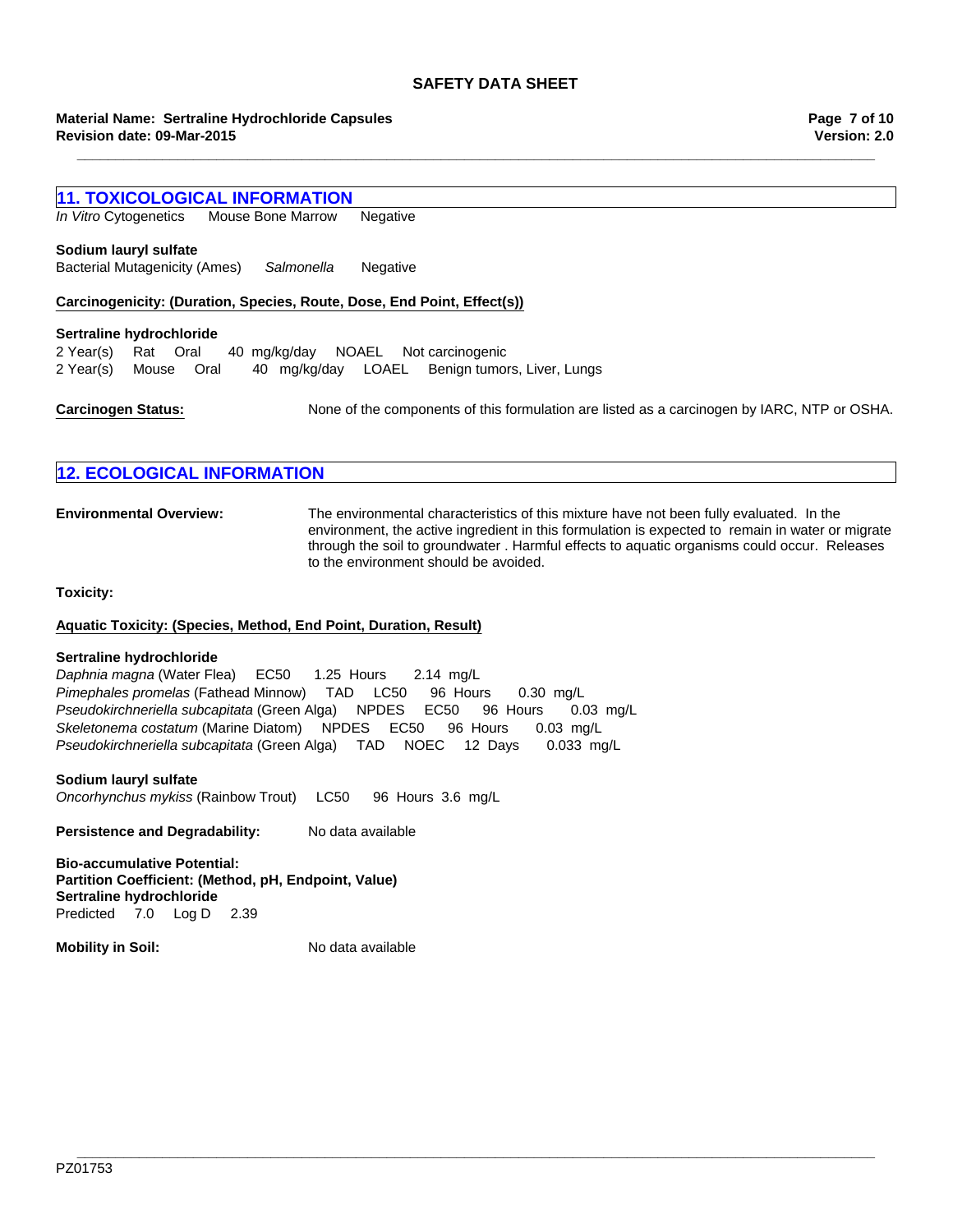#### **Revision date: 09-Mar-2015 Material Name: Sertraline Hydrochloride Capsules**

**Page 8 of 10 Version: 2.0**

# **13. DISPOSAL CONSIDERATIONS**

| <b>Waste Treatment Methods:</b> | Dispose of waste in accordance with all applicable laws and regulations. Member State<br>specific and Community specific provisions must be considered. Considering the relevant<br>known environmental and human health hazards of the material, review and implement<br>appropriate technical and procedural waste water and waste disposal measures to prevent<br>occupational exposure and environmental release. It is recommended that waste minimization<br>be practiced. The best available technology should be utilized to prevent environmental<br>releases. This may include destructive techniques for waste and wastewater. |
|---------------------------------|-------------------------------------------------------------------------------------------------------------------------------------------------------------------------------------------------------------------------------------------------------------------------------------------------------------------------------------------------------------------------------------------------------------------------------------------------------------------------------------------------------------------------------------------------------------------------------------------------------------------------------------------|
|                                 |                                                                                                                                                                                                                                                                                                                                                                                                                                                                                                                                                                                                                                           |

**\_\_\_\_\_\_\_\_\_\_\_\_\_\_\_\_\_\_\_\_\_\_\_\_\_\_\_\_\_\_\_\_\_\_\_\_\_\_\_\_\_\_\_\_\_\_\_\_\_\_\_\_\_\_\_\_\_\_\_\_\_\_\_\_\_\_\_\_\_\_\_\_\_\_\_\_\_\_\_\_\_\_\_\_\_\_\_\_\_\_\_\_\_\_\_\_\_\_\_\_\_\_\_**

### **14. TRANSPORT INFORMATION**

#### **The following refers to all modes of transportation unless specified below.**

This material is regulated for transportation as a hazardous material/dangerous good.

| UN number:                      | UN 3077                                                                        |
|---------------------------------|--------------------------------------------------------------------------------|
| UN proper shipping name:        | Environmentally Hazardous Substance, Solid, n.o.s (substituted napthalenamine, |
|                                 | hydrochloride salt)                                                            |
| Transport hazard class(es):     | a                                                                              |
| Packing group:                  |                                                                                |
| <b>Environmental Hazard(s):</b> | Marine Pollutant                                                               |

#### **5 kg/5L Exception:**

Effective January 1, 2015, UN3082 and UN3077 materials contained in good quality packaging in the quantities listed below are not regulated as dangerous goods for transport by any mode:

\* Single packagings containing a net quantity of 5 liters or less for liquids or a net mass of 5 kg or less for solids.

\* Combination packagings containing a net quantity per inner packaging of 5 liters or less for liquids or a net mass of 5 kg or less for solids.

# **15. REGULATORY INFORMATION**

#### **Safety, Health and Environmental Regulations/Legislation Specific for the Substance or Mixture**

# **Canada - WHMIS: Classifications WHMIS hazard class:** None required

This product has been classified in accordance with the hazard criteria of the CPR and the MSDS contains all of the information required by the CPR.

**\_\_\_\_\_\_\_\_\_\_\_\_\_\_\_\_\_\_\_\_\_\_\_\_\_\_\_\_\_\_\_\_\_\_\_\_\_\_\_\_\_\_\_\_\_\_\_\_\_\_\_\_\_\_\_\_\_\_\_\_\_\_\_\_\_\_\_\_\_\_\_\_\_\_\_\_\_\_\_\_\_\_\_\_\_\_\_\_\_\_\_\_\_\_\_\_\_\_\_\_\_\_\_**

| Sertraline hydrochloride                  |            |
|-------------------------------------------|------------|
| <b>CERCLA/SARA 313 Emission reporting</b> | Not Listed |
| <b>California Proposition 65</b>          | Not Listed |
| <b>EU EINECS/ELINCS List</b>              | Not Listed |
| Sodium lauryl sulfate                     |            |
| <b>CERCLA/SARA 313 Emission reporting</b> | Not Listed |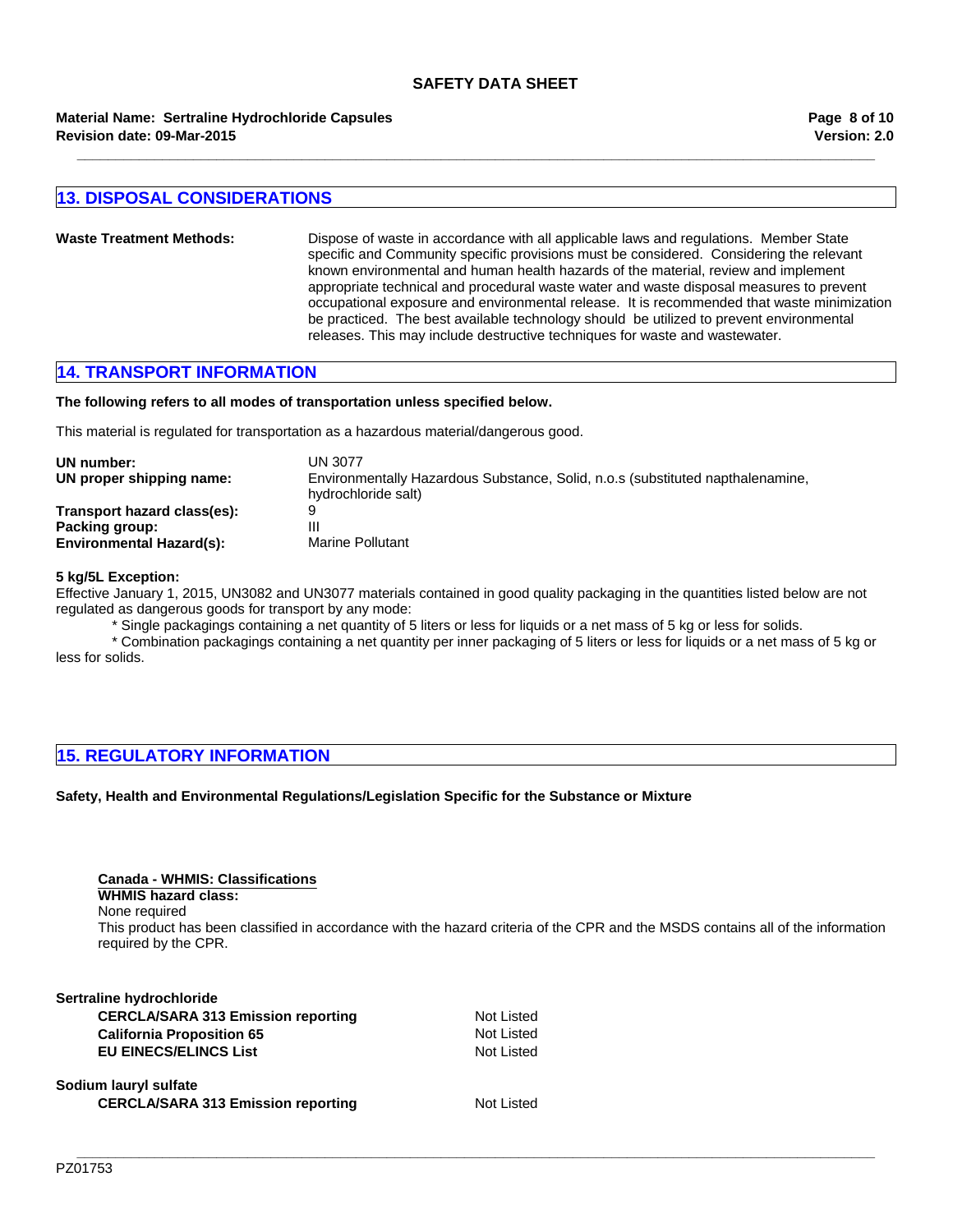#### **Revision date: 09-Mar-2015 Material Name: Sertraline Hydrochloride Capsules**

**Page 9 of 10 Version: 2.0**

| <b>15. REGULATORY INFORMATION</b>                                    |                   |
|----------------------------------------------------------------------|-------------------|
| <b>California Proposition 65</b>                                     | <b>Not Listed</b> |
| Inventory - United States TSCA - Sect. 8(b)                          | Present           |
| <b>Australia (AICS):</b>                                             | Present           |
| <b>Standard for the Uniform Scheduling</b><br>for Drugs and Poisons: | Schedule 6        |
| <b>EU EINECS/ELINCS List</b>                                         | 205-788-1         |
| Maize starch                                                         |                   |
| <b>CERCLA/SARA 313 Emission reporting</b>                            | <b>Not Listed</b> |
| <b>California Proposition 65</b>                                     | <b>Not Listed</b> |
| Inventory - United States TSCA - Sect. 8(b)                          | Present           |
| <b>Australia (AICS):</b>                                             | Present           |
| <b>REACH - Annex IV - Exemptions from the</b>                        | Present           |
| obligations of Register:                                             |                   |
| <b>EU EINECS/ELINCS List</b>                                         | 232-679-6         |
| Hard gelatin capsules                                                |                   |
| <b>CERCLA/SARA 313 Emission reporting</b>                            | <b>Not Listed</b> |
| <b>California Proposition 65</b>                                     | <b>Not Listed</b> |
| <b>EU EINECS/ELINCS List</b>                                         | <b>Not Listed</b> |
| Lactose NF, anhydrous                                                |                   |
| <b>CERCLA/SARA 313 Emission reporting</b>                            | <b>Not Listed</b> |
| <b>California Proposition 65</b>                                     | <b>Not Listed</b> |
| Inventory - United States TSCA - Sect. 8(b)                          | Present           |
| <b>Australia (AICS):</b>                                             | Present           |
| <b>REACH - Annex IV - Exemptions from the</b>                        | Present           |
| obligations of Register:                                             |                   |
| <b>EU EINECS/ELINCS List</b>                                         | 200-559-2         |
| <b>Magnesium stearate</b>                                            |                   |
| <b>CERCLA/SARA 313 Emission reporting</b>                            | <b>Not Listed</b> |
| <b>California Proposition 65</b>                                     | <b>Not Listed</b> |
| <b>Inventory - United States TSCA - Sect. 8(b)</b>                   | Present           |
| <b>Australia (AICS):</b>                                             | Present           |
| <b>EU EINECS/ELINCS List</b>                                         | 209-150-3         |
|                                                                      |                   |

# **16. OTHER INFORMATION**

#### **Text of R phrases and GHS Classification abbreviations mentioned in Section 3**

Acute toxicity, oral-Cat.4; H302 - Harmful if swallowed Hazardous to the aquatic environment, acute toxicity-Cat.1; H400 - Very toxic to aquatic life Hazardous to the aquatic environment, chronic toxicity-Cat.1; H410 - Very toxic to aquatic life with long lasting effects

N - Dangerous for the environment Xn - Harmful

R50 - Very toxic to aquatic organisms. R22 - Harmful if swallowed. Data Sources: Publicly available toxicity information. Pfizer proprietary drug development information.

**\_\_\_\_\_\_\_\_\_\_\_\_\_\_\_\_\_\_\_\_\_\_\_\_\_\_\_\_\_\_\_\_\_\_\_\_\_\_\_\_\_\_\_\_\_\_\_\_\_\_\_\_\_\_\_\_\_\_\_\_\_\_\_\_\_\_\_\_\_\_\_\_\_\_\_\_\_\_\_\_\_\_\_\_\_\_\_\_\_\_\_\_\_\_\_\_\_\_\_\_\_\_\_**